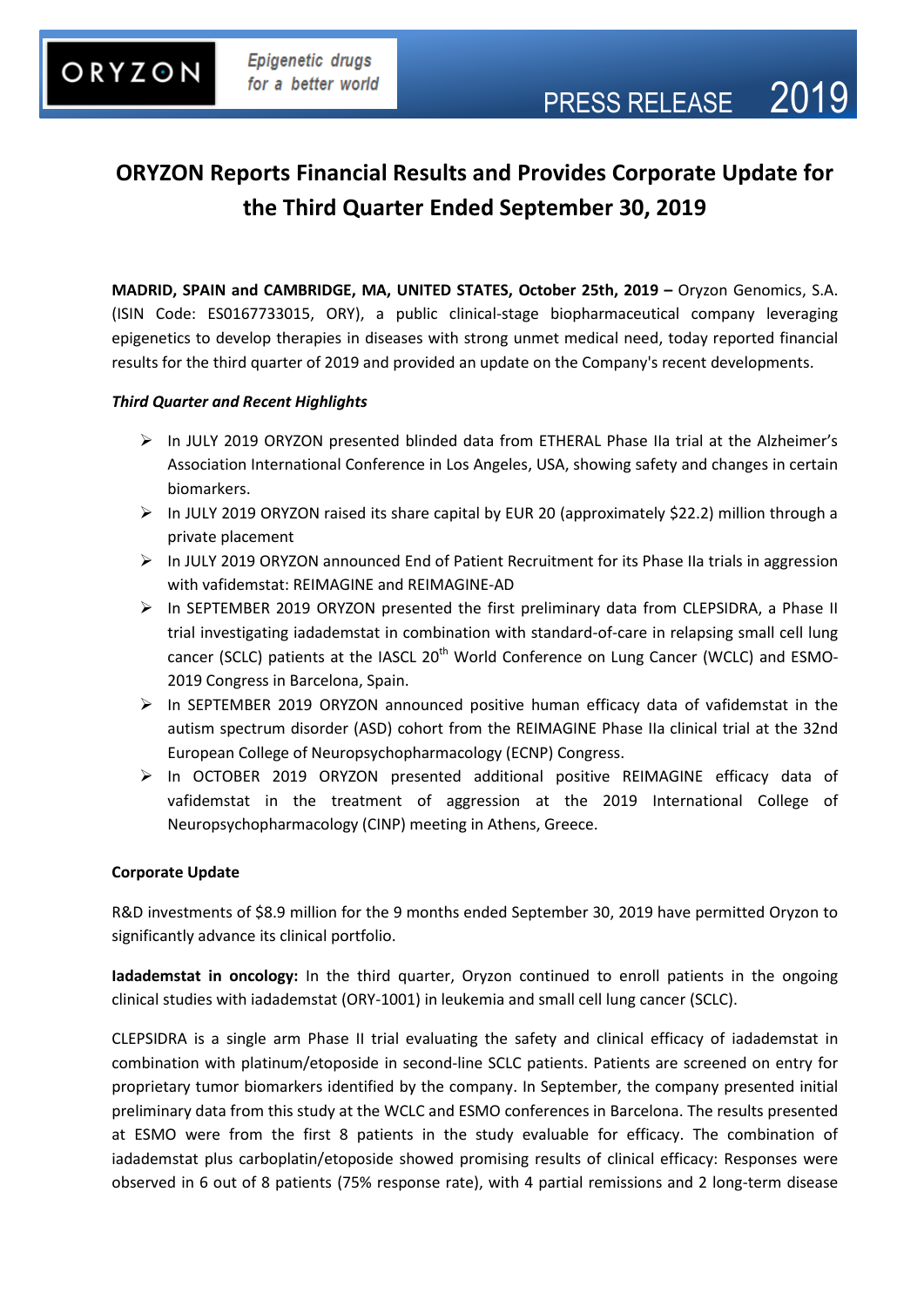### ORYZON

Epigenetic drugs for a better world

# PRESS RELEASE 2019

stabilizations. One of the PRs was a long-lasting response, with the patient currently at cycle 13 and still in response. This patient initially showed 78.7% tumor reduction, as determined by RECIST. After combination treatment and upon iadademstat monotherapy tolerability greatly improved and reduction of main and secondary lesions continued, with 86.3% of tumor reduction by RECIST criteria at the end of cycle 12. At that timepoint, all minor lesions were still progressively being reduced or disappearing. The most prevalent toxicity of the iadademstat plus carboplatin/etoposide combination reported was hematological alterations; the combination did not result in any neurological, hepatic or renal toxicity. Iadademstat alone did not cause haematological or other toxicity in the patients studied so far and was able to produce tumour reduction. The clinical trial continues to recruit patients and investigate dosing regimens to minimize hematological toxicity.

ALICE is a single arm Phase II study evaluating the safety and clinical efficacy of iadademstat in combination with the hypomethylating agent azacitidine in 1L-AML elderly patients who are not eligible for conventional therapy. The company presented preliminary data from this study at the European Hematology Association Conference (EHA-2109) in Amsterdam in June, showing that the combination was well tolerated, produced rapid responses (median TTR 1.5 months) and encouraging clinical activity signs. There were objective responses in 4 out of 5 evaluable patients (80% OR): 75% CRi and 25% PR, and 1 patient in CRi with decreasing need of transfusions.

**Vafidemstat in neurological disease:** The clinical development of vafidemstat (ORY-2001) has also continued with the ongoing Phase IIa clinical trials: SATEEN, in multiple sclerosis (MS), ETHERAL, in mild and moderate Alzheimer's disease (AD), and REIMAGINE and REIMAGINE-AD, evaluating the effect of vafidemstat to treat aggressiveness in patients in three psychiatric diseases -- borderline personality disorder (BPD), adult attention deficit and hyperactivity disorder (ADHD) and autism spectrum disorder (ASD) - and in AD, respectively.

In September, Oryzon presented positive efficacy data from the ASD cohort of the REIMAGINE clinical trial at the 32nd ECNP congress in Copenhagen, Denmark, followed in October by an expanded dataset from the ADHD, BDP and ASD cohorts, as well as aggregated data for all three cohorts, at the CINP congress in Athens, Greece. The primary endpoint was safety. Vafidemstat was shown to be safe and well tolerated without significant adverse events in all three cohorts. In terms of efficacy, after 2 months of vafidemstat treatment statistically significant findings included improvements in several scales measuring aggression such as the Clinical Global Impression (CGI) of Severity (CGI-S) and Improvement (CGI-I) scales and the Neuropsychiatric Inventory (NPI) 4-item Agitation/Aggression subscale, both in the aggregated data for all subjects as well as in each of the three individual cohorts (ADHD, ASD and BPD). Benefits were also observed on several scales more generally assessing the global condition of the patients, such as the Neuropsychiatric Inventory (NPI) total score, the global BPD checklist (BPDCL) scale (for BPD patients) and the ADHD Rating Scale (ADHD-RS) (for ADHD patients). On the strength of these data, the company is currently preparing a Phase IIb trial in BPD (PORTICO trial) and evaluating additional Phase IIb studies in ADHD and/or ASD.

The company has completed the recruitment in REIMAGINE-AD, with a total of 12 moderate or severe aggressive AD patients. The company announced in September that, following the recommendation of the clinical investigators, the trial has been extended from 2 months to 6 months to allow a better evaluation not only of the potential effect of vafidemstat on aggressiveness but also on other core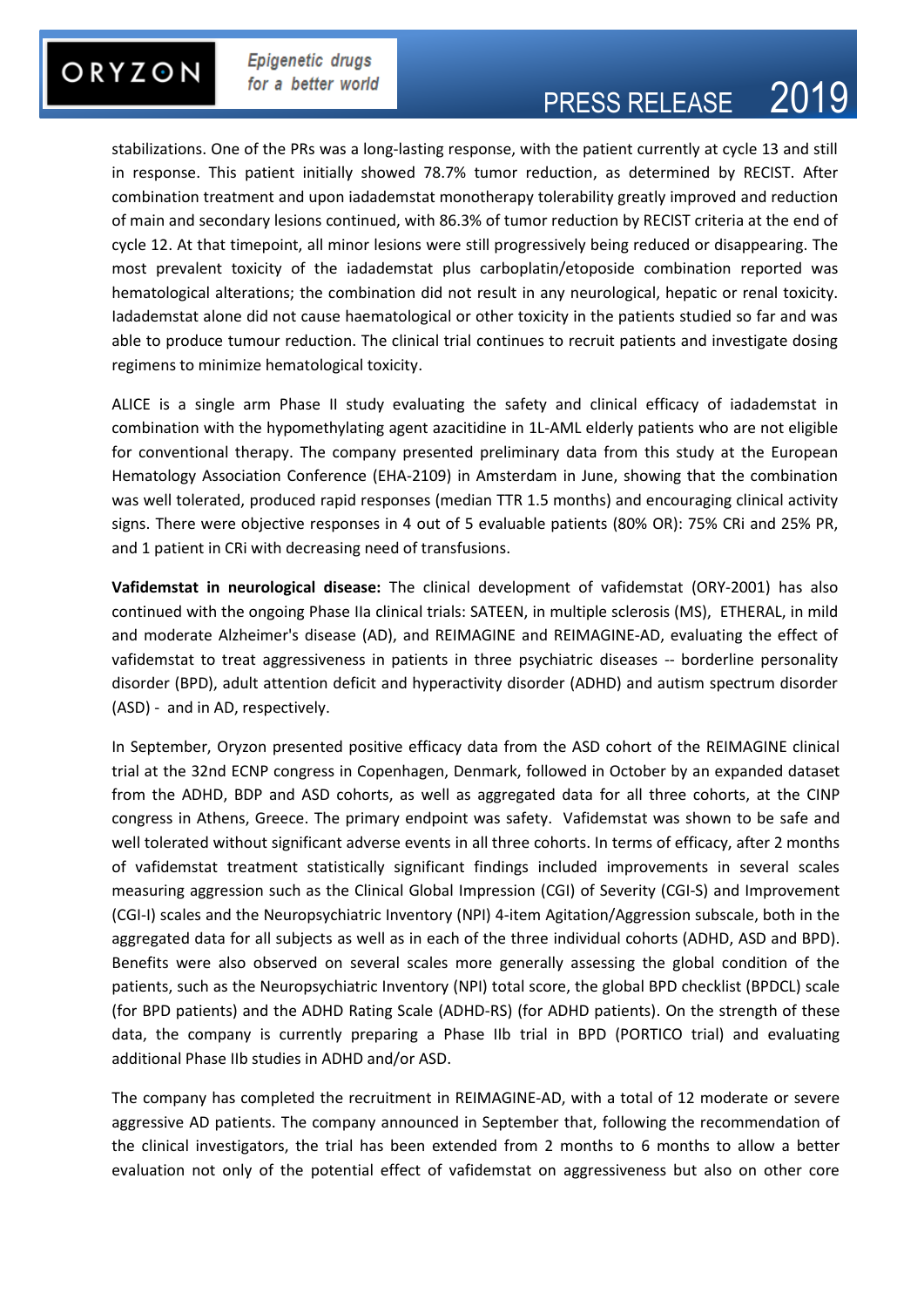### ORYZON

Epigenetic drugs for a better world

## PRESS RELEASE 2019

features that are present in this advanced stage of the disease. The company now expects to report results of this study in the second quarter of 2020.

ETHERAL is a randomized, double-blind, 3-arm, parallel-group study with a 24-week placebo-controlled period followed by a 24-week extension in which placebo patients are randomized to vafidemstat therapy, to evaluate the safety, tolerability and preliminary efficacy of vafidemstat in patients with mild to moderate AD. Recruitment of ETHERAL in Europe has been closed, with 117 patients randomized, while it continues in the parallel US arm (ETHERAL-US). Positive safety data from the first 104 patients in ETHERAL were presented at the 2019 Alzheimer's Association International Conference (AAIC-2019) in Los Angeles in July, suggesting the drug is safe and well tolerated in AD patients.

SATEEN is a pilot Phase IIa clinical trial evaluating vafidemstat in multiple sclerosis, where patients are treated with vafidemstat or placebo for 9 months under double blind followed by an open label extension period of 6 months where all patients are treated with vafidemstat. In September the company announced that the extension phase in patients with the secondary progressive form of the disease has been extended up to a maximum of 18 months of vafidemstat treatment to allow to assess the effect of vafidemstat as a therapeutic treatment for the progressive form of the disease which requires longer clinical observation periods.

In addition, progress has been made in programs in earlier phases.

### *Financial Update: Third Quarter 2019 Financial Results*

Research and development (R&D) expenses were \$3.5 and \$8.9 million, respectively, for the first 3 and 9 months ended September 30, 2019 compared to the \$1.9 and \$6.2 million for the first 3 and 9 months ended September 30, 2018. The \$2.7 million increase was driven primarily by expenses associated with advancing the company's clinical trials.

General and administrative expenses were \$0.7 and \$2.6 million, respectively, for the first 3 and 9 months ended September 30, 2019 compared to \$0.8 and \$2.5 million for the first 3 and 9 months ended September 2018.

Net losses were \$1.0 and \$3.4 million, respectively, for the 3 and 9 first months ended September 30, 2019, compared to net losses of \$1.0 and \$2.7 million for the first 3 and 9 months ended September 2018.

Negative net result of \$3.0 million (-\$0.07 per share) for the 9 first months ended September 30, 2019 as a consequence of -\$1.7 million non-recurrent R&D tax deductions, compared to a negative net result of \$0.5 million for the first 9 months ended September, 2018.

Cash, cash equivalents and marketable securities totaled \$42.6 million as of September 30, 2019, compared to \$26.2 million as of September 30, 2018.

On July 26<sup>th</sup>, the company announced a Private Placement with International Investors and issued 6,666,667 new common shares, at a price of EUR 3.00 per share. This generated gross proceeds of EUR 20 million (approximately \$22.2 million at the exchange rate on that day).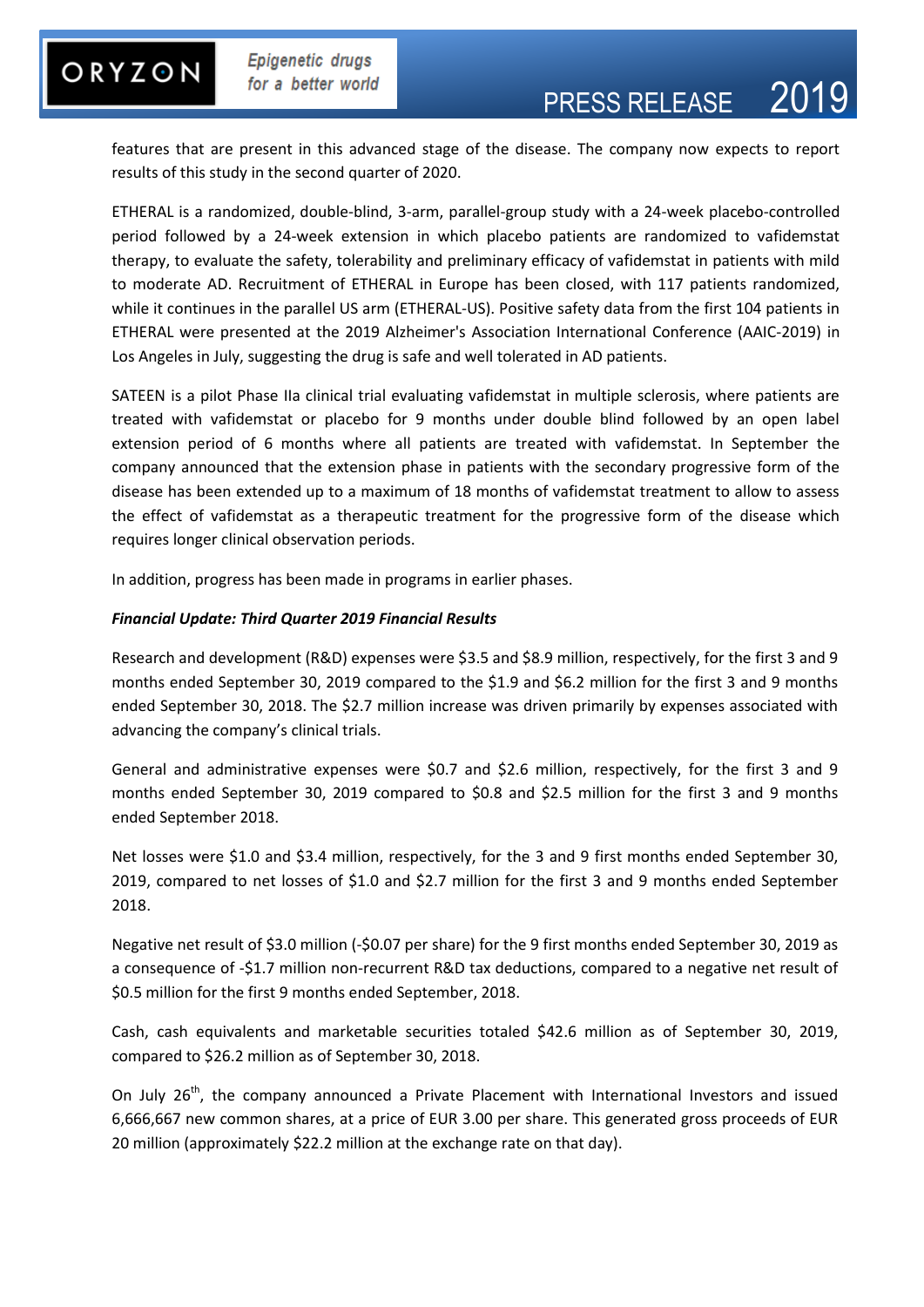### ORYZON

## PRESS RELEASE 2019

### **ORYZON GENOMICS SA BALANCE SHEET DATA (AUDITED)** (Amounts in thousands US \$)

|                                   | September<br>30th, 2019 | September<br>30th, 2018 |
|-----------------------------------|-------------------------|-------------------------|
| Cash and cash equivalents         | 41.942                  | 26.048                  |
| <b>Marketable securities</b>      | 654                     | 164                     |
| <b>Total Assets</b>               | 87.591                  | 65.148                  |
|                                   |                         |                         |
| Deferred revenue                  | O                       |                         |
| <b>Total Stockholders' equity</b> | 67.595                  | 39.314                  |

### ORYZON GENOMICS SA STATEMENTS OF OPERATIONS (AUDITED)<sup>1</sup> (US \$, amounts in thousands except per share data)

|                                   | Three Months Ended<br>September 30th |          |          | <b>Nine Months Ended</b><br>September 30th |
|-----------------------------------|--------------------------------------|----------|----------|--------------------------------------------|
|                                   | 2019                                 | 2018     | 2019     | 2018                                       |
| <b>Collaboration Revenue</b>      | o                                    | o        | 0        | 0                                          |
| <b>Operating expenses:</b>        |                                      |          |          |                                            |
| <b>Research and Development</b>   | 3.462                                | 1.942    | 8.884    | 6.233                                      |
| <b>General and administrative</b> | 742.                                 | 816      | 2.588    | 2.481                                      |
| <b>Total operating expenses</b>   | 4.204                                | 2.758    | 11,472   | 8,714                                      |
| Loss from Operations              | -4.204                               | $-2.758$ | -11,472  | $-8.714$                                   |
| Other income, net                 | 3.208                                | 1.776    | 8,035    | 6.032                                      |
| Net Loss                          | -997                                 | -982     | $-3.436$ | $-2.682$                                   |
| <b>Net Financial &amp; Tax</b>    | -73                                  | -153     | 455      | 2.193                                      |
| <b>Net Result</b>                 | $-1,069$                             | -1,135   | $-2,981$ | -489                                       |

| Loss / profit per share allocable to common stockholders: |       |       |       |       |  |  |
|-----------------------------------------------------------|-------|-------|-------|-------|--|--|
| <b>Basic</b>                                              | -0.02 | -0.03 | -0.07 | -0.01 |  |  |
| Diluted                                                   | -0.02 | -0.03 | -0.07 | -0.01 |  |  |
|                                                           |       |       |       |       |  |  |

### Weighted average Shares outstanding

| <b>Basic</b>   | 43.676.960 | 33.492.804 | 40.275.076 | 33.492.804 |
|----------------|------------|------------|------------|------------|
| <b>Diluted</b> | 43.676.960 | 33.492.804 | 40.275.076 | 33.492.804 |

<sup>1</sup> Spanish GAAP

\* Exchange Euro/Dollar (1.0889 for 2019 and 1.1576 in 2018)